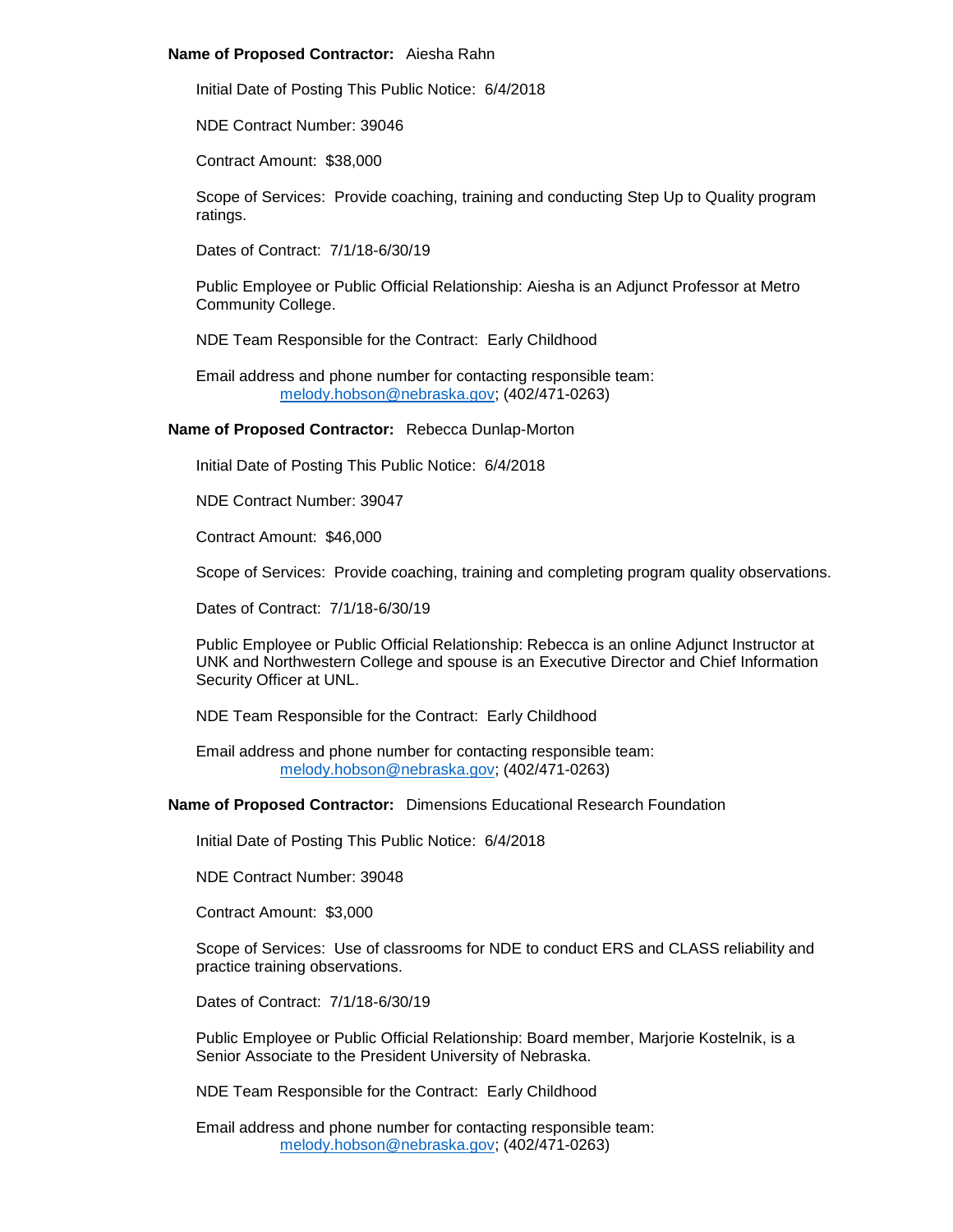## **Name of Proposed Contractor:** Gina DeFreece

Initial Date of Posting This Public Notice: 6/4/2018

NDE Contract Number: 39049

Contract Amount: \$49,500

Scope of Services: Provide coaching, training and conducting program quality observations.

Dates of Contract: 7/1/18-6/30/19

Public Employee or Public Official Relationship: Spouse is a Director of Elementary Education & Early Childhood at Millard Public Schools.

NDE Team Responsible for the Contract: Early Childhood

Email address and phone number for contacting responsible team: [melody.hobson@nebraska.gov;](mailto:melody.hobson@nebraska.gov) (402/471-0263)

**Name of Proposed Contractor:** Elizabeth Tonniges

Initial Date of Posting This Public Notice: 6/6/2018

NDE Contract Number: 39051

Contract Amount: \$7,400

Scope of Services: Provide project management support for the Instructional Materials-Professional Development project.

Dates of Contract: 7/1/18-12/31/18

Public Employee or Public Official Relationship: Elizabeth is an Administrative Coordinator at LPS.

NDE Team Responsible for the Contract: Teaching & Learning

Email address and phone number for contacting responsible team: [cory.epler@nebraska.gov;](mailto:cory.epler@nebraska.gov) (402/471-3240)

# **Name of Proposed Contractor:** Leah Merkwan

Initial Date of Posting This Public Notice: 6/13/2018

NDE Contract Number: 39058

Contract Amount: \$49,500

Scope of Services: Provide coaching and training services.

Dates of Contract: 7/1/18-6/30/19

Public Employee or Public Official Relationship: Leah is a Coach at UNL.

NDE Team Responsible for the Contract: Early Childhood

Email address and phone number for contacting responsible team: [melody.hobson@nebraska.gov;](mailto:melody.hobson@nebraska.gov) (402/471-0263)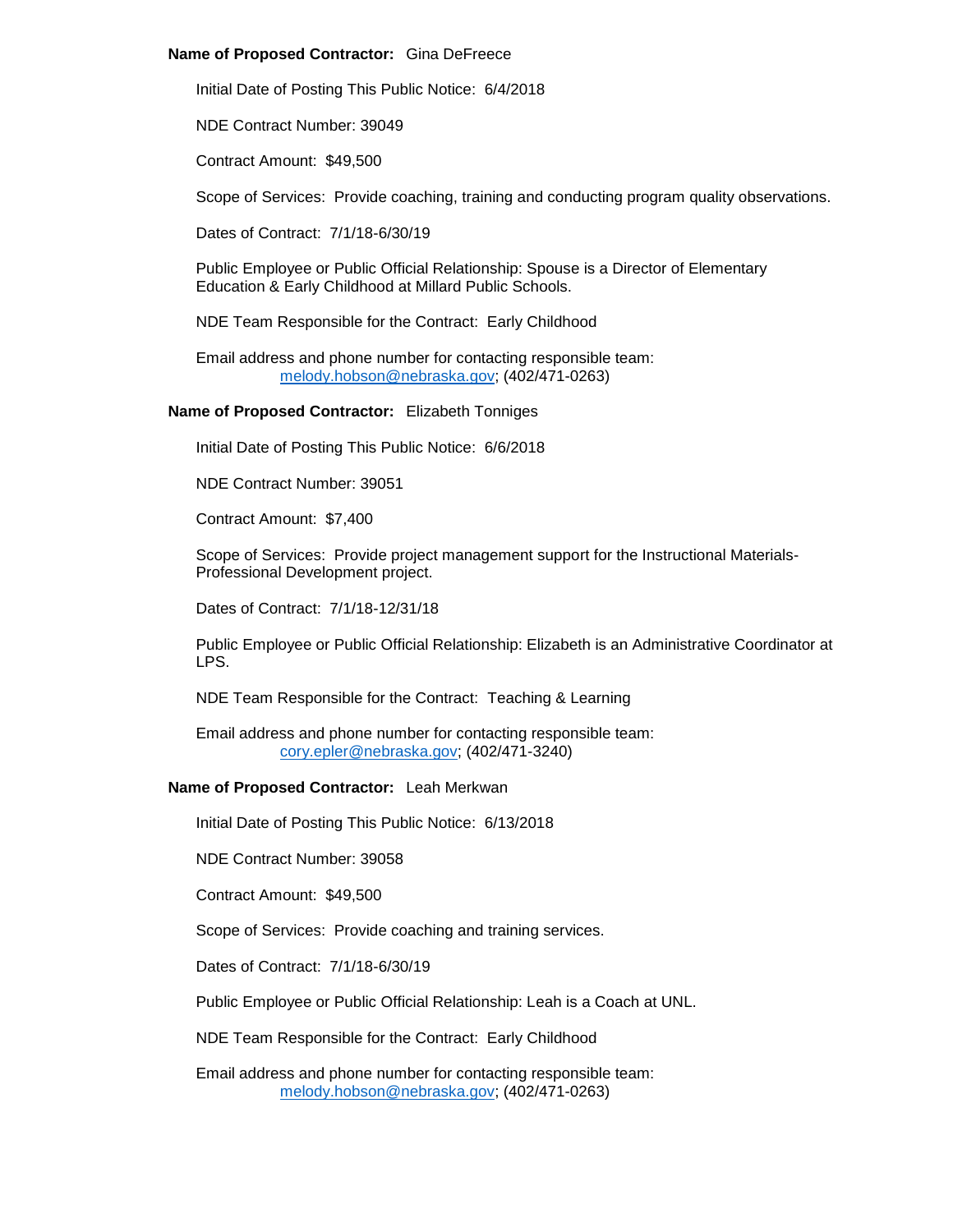#### **Name of Proposed Contractor:** Educare of Lincoln, Inc.

Initial Date of Posting This Public Notice: 6/6/2018

NDE Contract Number: 39052

Contract Amount: \$3,000

Scope of Services: Provide classrooms for NDE to conduct ERS and CLASS reliability and practice training observations.

Dates of Contract: 7/1/18-6/30/19

Public Employee or Public Official Relationship: Board members are employed by the following: Bryan Seck, Prosper Lincoln; Jane Stavem, Lincoln Public Schools; Marjorie Kostelnik, UNL; Becky Veak, Lincoln Comm Foundation

NDE Team Responsible for the Contract: Early Childhood

Email address and phone number for contacting responsible team: [melody.hobson@nebraska.gov;](mailto:melody.hobson@nebraska.gov) (402/471-0263)

**Name of Proposed Contractor:** Nebraska Career Education and Innovation Foundation

Initial Date of Posting This Public Notice: 6/15/2018

NDE Contract Number: 38445

Contract Amount: \$30,000

Scope of Services: Manage the development of materials for the onboarding of Career Education Permit and Provisional Teachers to prepare them to teach during their first year.

Dates of Contract: 6/25/18-3/1/19

Public Employee or Public Official Relationship: Board members are employed by the following:

Ramona Schoenrock, UNL, Lecturer Kathleen Kennedym, Central Valley Public Schools, Teacher Rachel Wise, Nebraska State Board of Education Board Member Jon Cerney, Bancroft-Rosalie Public Schools, Superintendent Michael Chipps, Northeast Community College, President Greg Adams, Nebraska Community Colleges Association, Director

NDE Team Responsible for the Contract: Teaching & Learning

Email address and phone number for contacting responsible team: [cory.epler@nebraska.gov;](mailto:cory.epler@nebraska.gov) (402/471-3240)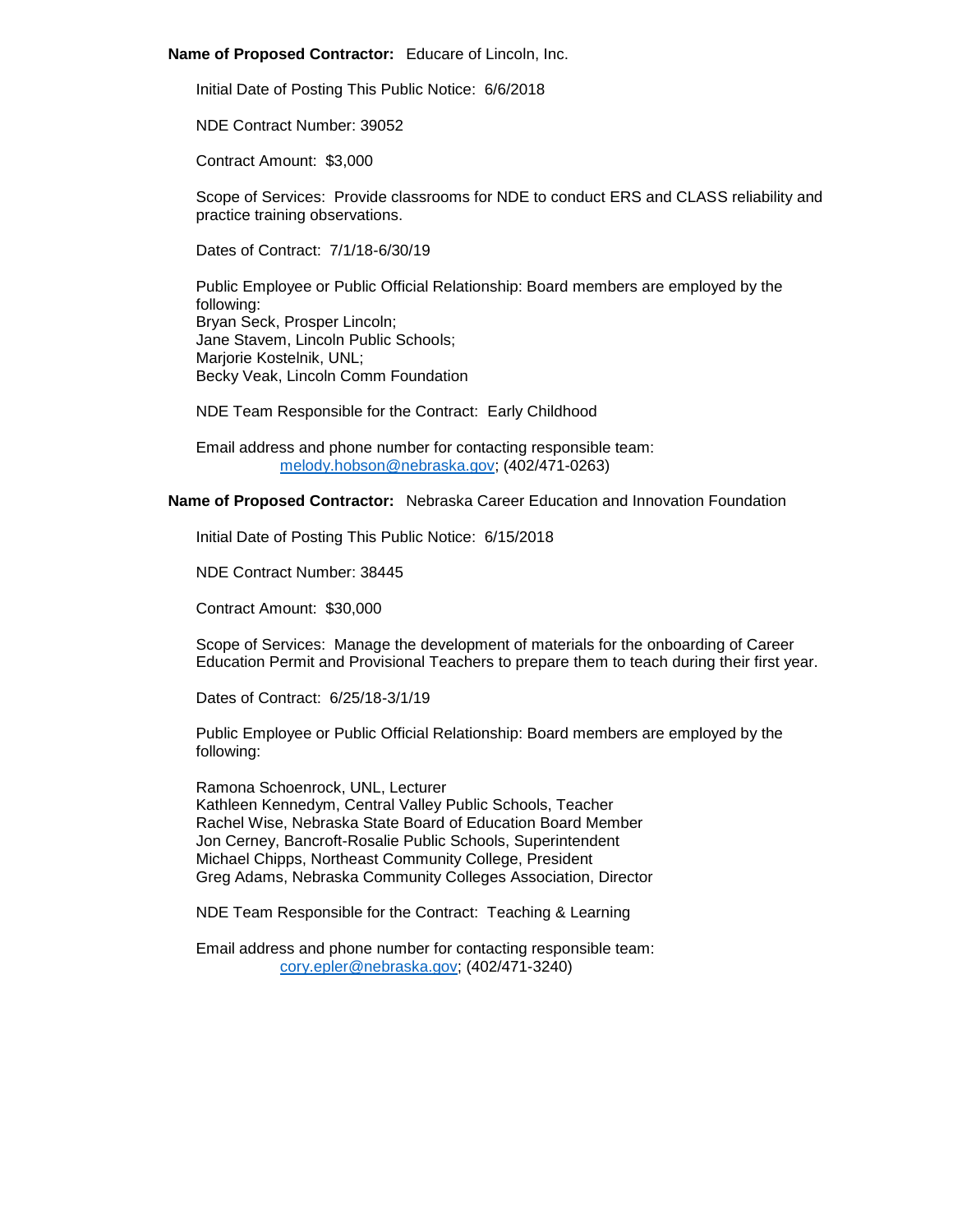#### **Name of Proposed Contractor:** Nebraska Children & Families Foundation

Initial Date of Posting This Public Notice: 6/19/2018

NDE Contract Number: 38447

Contract Amount: \$15,000

Scope of Services: Oversee a third-party review of the NDE's 2017-2026 Strategic Vision and Direction (strategic plan).

Dates of Contract: 6/27/18-12/31/18

Public Employee or Public Official Relationship: Board members are employed by the following:

Sara Woods, Executive Associate to the Senior Vice Chancellor for Community Engagement, UNO Liliana Bronner, Instructor and Clinical Education Manager, Family Medicine Dept., UNMC John Ewing, Douglas County Treasurer Helen Raikes, Professor at UNL Anne Steinhoff, Spouse of State Senator John Stinner, District 48 Mike Wortman, Principal, Lincoln High School

NDE Team Responsible for the Contract: Commissioner's Office

Email address and phone number for contacting responsible team: [ryan.foor@nebraska.gov;](mailto:ryan.foor@nebraska.gov) (402/471-5030)

## **Name of Proposed Contractor:** Center for Rural Affairs

Initial Date of Posting This Public Notice: 6/20/2018

NDE Contract Number: 39069

Contract Amount: \$2,500

Scope of Services: Provide supporting partnership activities as part of the National Farm to School Network (NFSN) grant.

Dates of Contract: 7/1/18-10/31/19

Public Employee or Public Official Relationship: Board members are employed by the following:

Joe Blankenau, Professor, Wayne State Krista Dittman, Adjunct Faculty, UNL

NDE Team Responsible for the Contract: Nutrition Services

Email address and phone number for contacting responsible team: [diane.stuehmer@nebraska.gov;](mailto:diane.stuehmer@nebraska.gov) (402/471-1740)